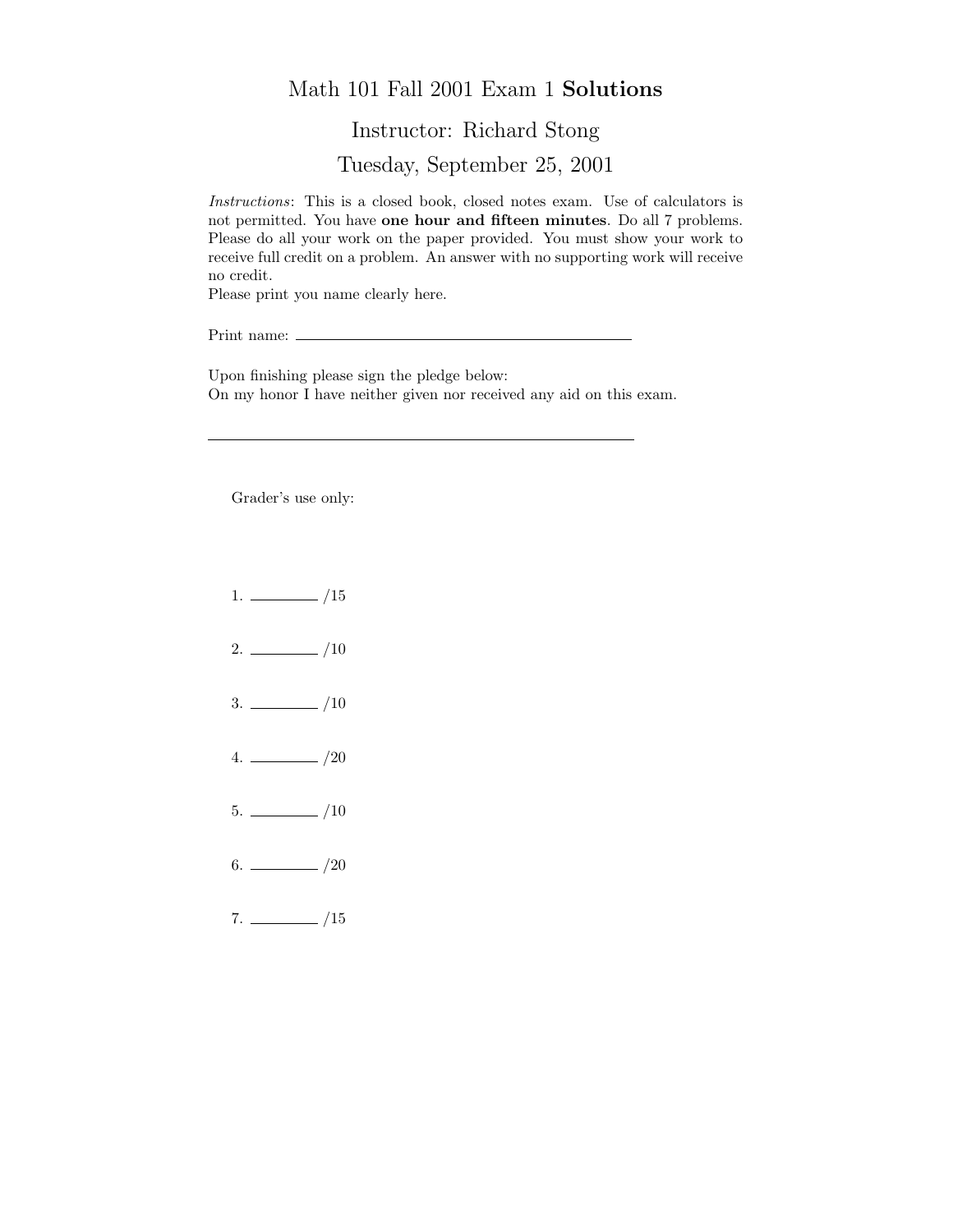1. [15 points] Find the following limits, if they exist.

(a) 
$$
\lim_{x \to 2} \frac{x^2 + x - 6}{x^2 - 3x + 2}
$$

$$
\lim_{x \to 2} \frac{x^2 + x - 6}{x^2 - 3x + 2} = \lim_{x \to 2} \frac{(x - 2)(x + 3)}{(x - 2)(x - 1)} = \lim_{x \to 2} \frac{x + 3}{x - 1} = \frac{2 + 3}{2 - 1} = 5.
$$

(b)  $\lim_{\theta \to 0}$  $\frac{\sin 2\theta}{\tan 3\theta}$ 

$$
\lim_{\theta \to 0} \frac{\sin 2\theta}{\tan 3\theta} = \lim_{\theta \to 0} \frac{\sin 2\theta \cos 3\theta}{\sin 3\theta} = \lim_{\theta \to 0} \frac{\sin 2\theta}{2\theta} \cdot \frac{3\theta}{\sin 3\theta} \cdot \frac{2\cos 3\theta}{3}
$$

$$
= \frac{\lim_{\theta \to 0} \frac{\sin 2\theta}{2\theta} \cdot \lim_{\theta \to 0} \frac{2\cos 3\theta}{3}}{\lim_{\theta \to 0} \frac{\sin 3\theta}{3\theta}} = \frac{1 \cdot \frac{2}{3}}{1} = \frac{2}{3}.
$$

(c) 
$$
\lim_{x \to 4} \frac{\sqrt{x} - 2}{x - 4}
$$
  
\n
$$
\lim_{x \to 4} \frac{\sqrt{x} - 2}{x - 4} = \lim_{x \to 4} \frac{\sqrt{x} - 2}{(\sqrt{x} - 2)(\sqrt{x} + 2)} = \lim_{x \to 4} \frac{1}{\sqrt{x} + 2} = \frac{1}{4}
$$
\nor\n
$$
\lim_{x \to 4} \frac{\sqrt{x} - 2}{x - 4} = \lim_{x \to 4} \frac{(\sqrt{x} - 2)(\sqrt{x} + 2)}{(x - 4)(\sqrt{x} + 2)} = \lim_{x \to 4} \frac{x - 4}{(x - 4)(\sqrt{x} + 2)}
$$
\n
$$
= \lim_{x \to 4} \frac{1}{\sqrt{x} + 2} = \frac{1}{4}.
$$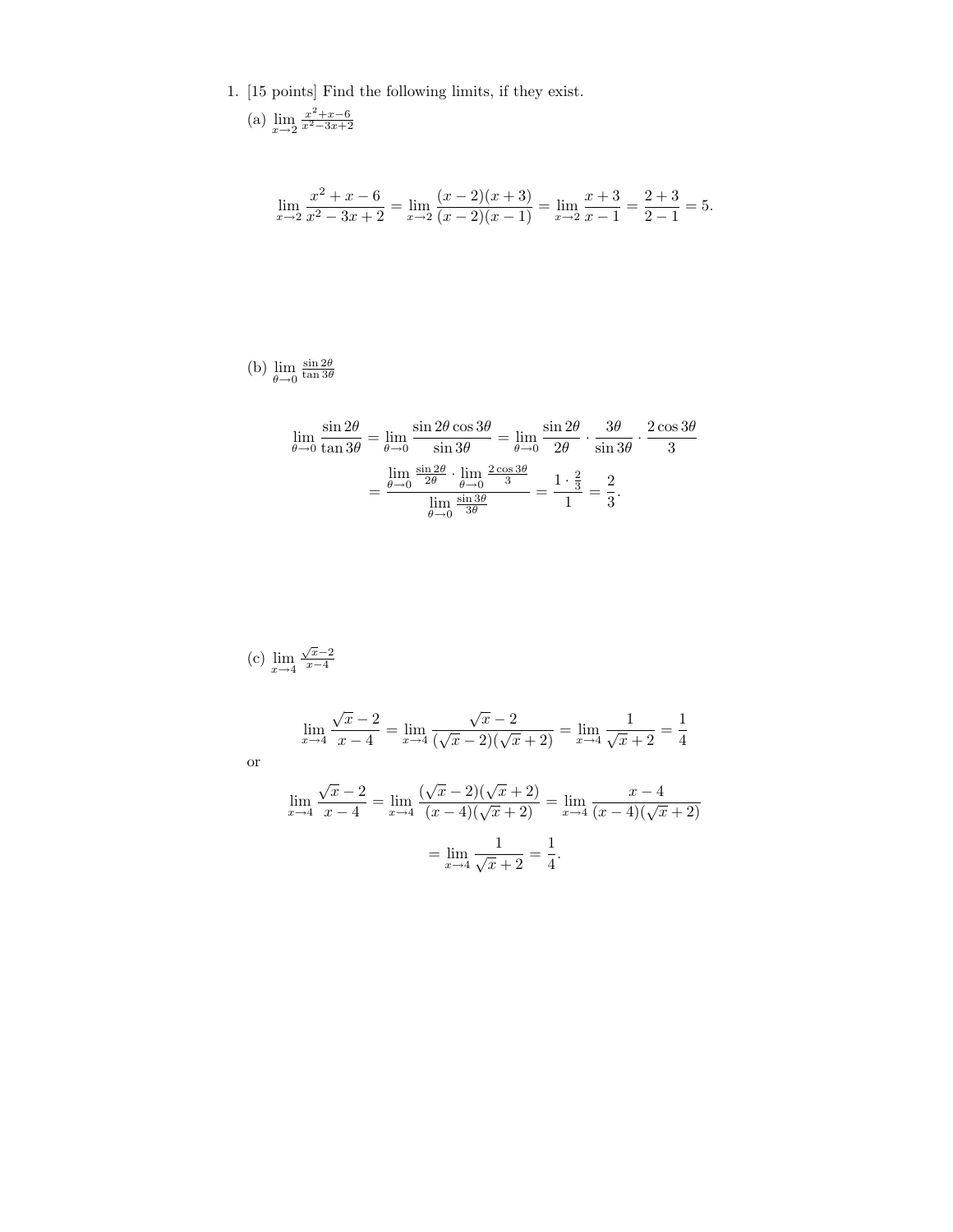2. [10 points] Let  $f$  be the function defined by

$$
f(x) = \begin{cases} \frac{3-x}{|x-3|} & \text{if } x < 3\\ -1 & \text{if } x = 3\\ x^2 - 4x + 4 & \text{if } x > 3 \end{cases}
$$

Find  $\lim_{x\to 3^+} f(x)$ ,  $\lim_{x\to 3^-} f(x)$ , and  $\lim_{x\to 3} f(x)$  (if they exist). Is f continuous at  $x = 3$ ?

$$
\lim_{x \to 3^{+}} f(x) = \lim_{x \to 3^{+}} x^{2} - 4x + 4 = 3^{2} - 4 \cdot 3 + 4 = 1.
$$
  

$$
\lim_{x \to 3^{-}} f(x) = \lim_{x \to 3^{-}} \frac{3 - x}{|x - 3|} = \lim_{x \to 3^{-}} \frac{3 - x}{3 - x} = \lim_{x \to 3^{-}} 1 = 1.
$$

Since the left and right hand limits agree  $\lim_{x\to 3} f(x) = 1$  exists. However since  $f(3) = -1$  does not agree with the limit f is not continuous at  $x = 3$ .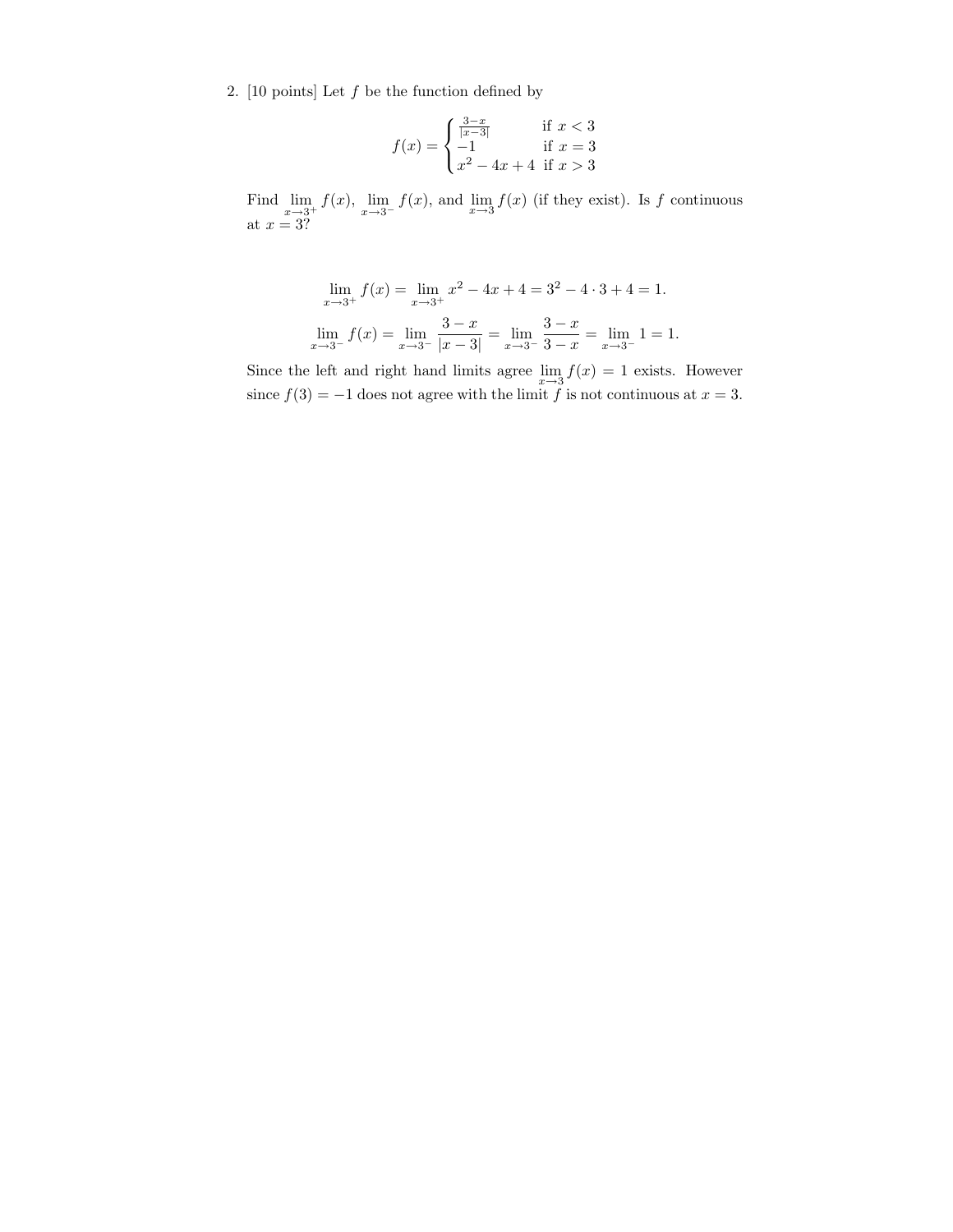3. [10 points] Find the derivative of  $f(x) = \frac{1}{3x-1}$  using the definition of the derivative. (No credit will be given for finding the derivative by other means.)

$$
f'(x) = \lim_{h \to 0} \frac{f(x+h) - f(x)}{h} = \lim_{h \to 0} \frac{\frac{1}{3x+3h-1} - \frac{1}{3x-1}}{h}
$$

$$
= \lim_{h \to 0} \frac{(3x-1) - (3x+3h-1)}{h(3x-1)(3x+3h-1)} = \lim_{h \to 0} \frac{-3h}{h(3x-1)(3x+3h-1)}
$$

$$
= \lim_{h \to 0} \frac{-3}{(3x-1)(3x+3h-1)} = \frac{-3}{(3x-1)^2}.
$$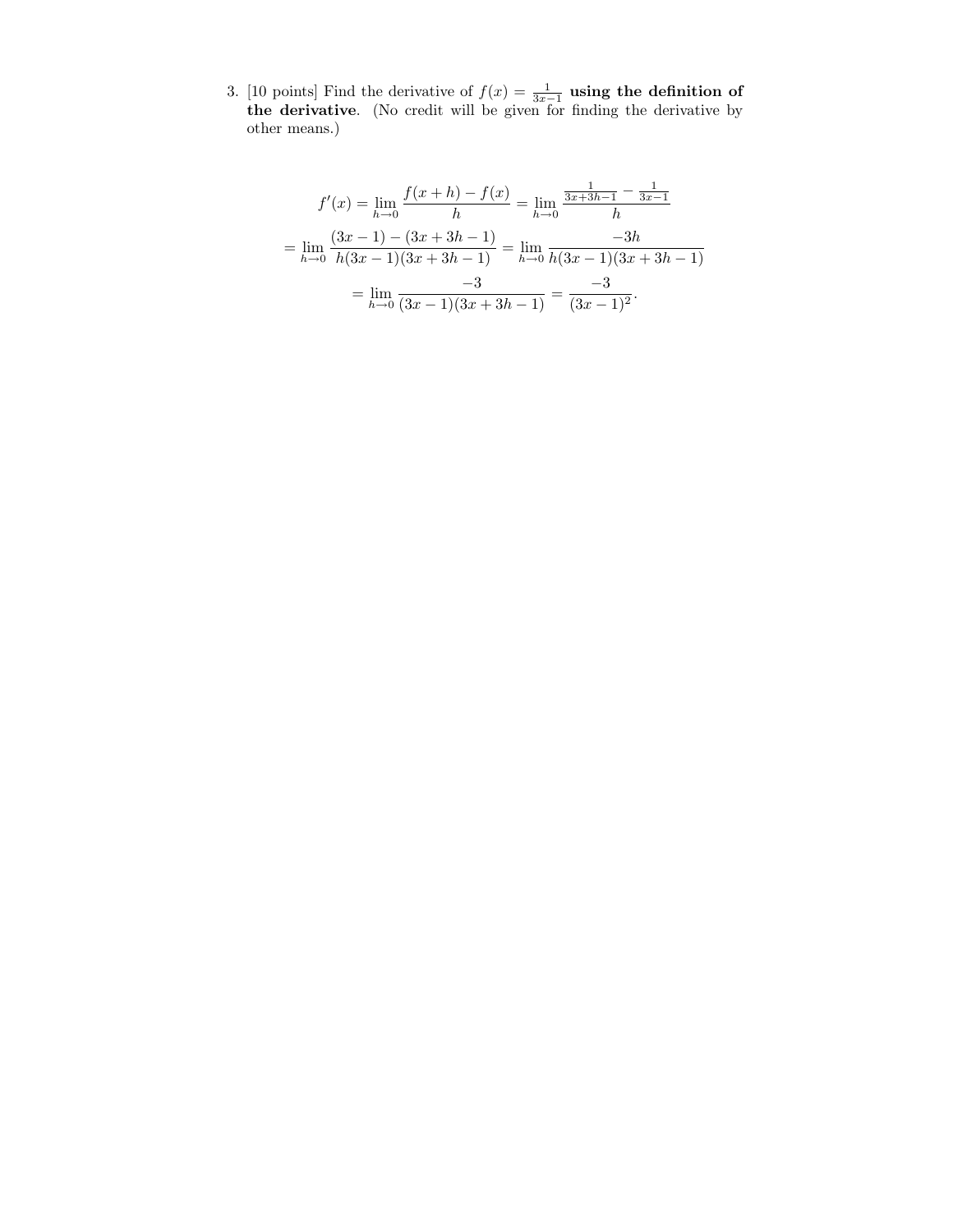4. [20 points] Find the derivatives of the following functions. (a)  $f(x) = \frac{3x-7}{x^2+4x+1}$ 

$$
\frac{df}{dx} = \frac{\frac{d(3x-7)}{dx}(x^2+4x+1) - (3x-7)\frac{d(x^2+4x+1)}{dx}}{(x^2+4x+1)^2}
$$

$$
= \frac{3(x^2+4x+1) - (3x-7)(2x+4)}{(x^2+4x+1)^2}.
$$

(b) 
$$
g(t) = (1 + t^2)^3 \cdot \sqrt{2 + t}
$$

$$
\frac{dg}{dt} = \frac{d((1+t^2)^3)}{dt}\sqrt{2+t} + (1+t^2)^3 \frac{d\sqrt{2+t}}{dt}
$$

$$
= 3(1+t^2)^2(2t)\sqrt{2+t} + (1+t^2)^3 \frac{1}{2\sqrt{2+t}}.
$$

(c) 
$$
y(x)
$$
 if  $y = \frac{1}{2u^2} + u^2$  and  $u = x^{1/3} - \frac{1}{3x}$ 

$$
\frac{dy}{dx} = \frac{dy}{du} \cdot \frac{du}{dx} = (-u^{-3} + 2u) \left(\frac{1}{3}x^{-2/3} + \frac{1}{3}x^{-2}\right)
$$

$$
= \left(-\left(x^{1/3} - \frac{1}{3x}\right)^{-3} + 2\left(x^{1/3} - \frac{1}{3x}\right)\right) \left(\frac{1}{3}x^{-2/3} + \frac{1}{3}x^{-2}\right).
$$

(d) 
$$
F(x) = (3 - (2 + 5x^2)^6)^{-1/5}
$$

$$
\frac{dF}{dx} = -\frac{1}{5} \left( 3 - (2 + 5x^2)^6 \right)^{-6/5} \frac{d(3 - (2 + 5x^2)^6)}{dx}
$$

$$
= \frac{6}{5} \left( 3 - (2 + 5x^2)^6 \right)^{-6/5} (2 + 5x^2)^5 \frac{d(2 + 5x^2)}{dx}
$$

$$
= 12x \left( 3 - (2 + 5x^2)^6 \right)^{-6/5} (2 + 5x^2)^5.
$$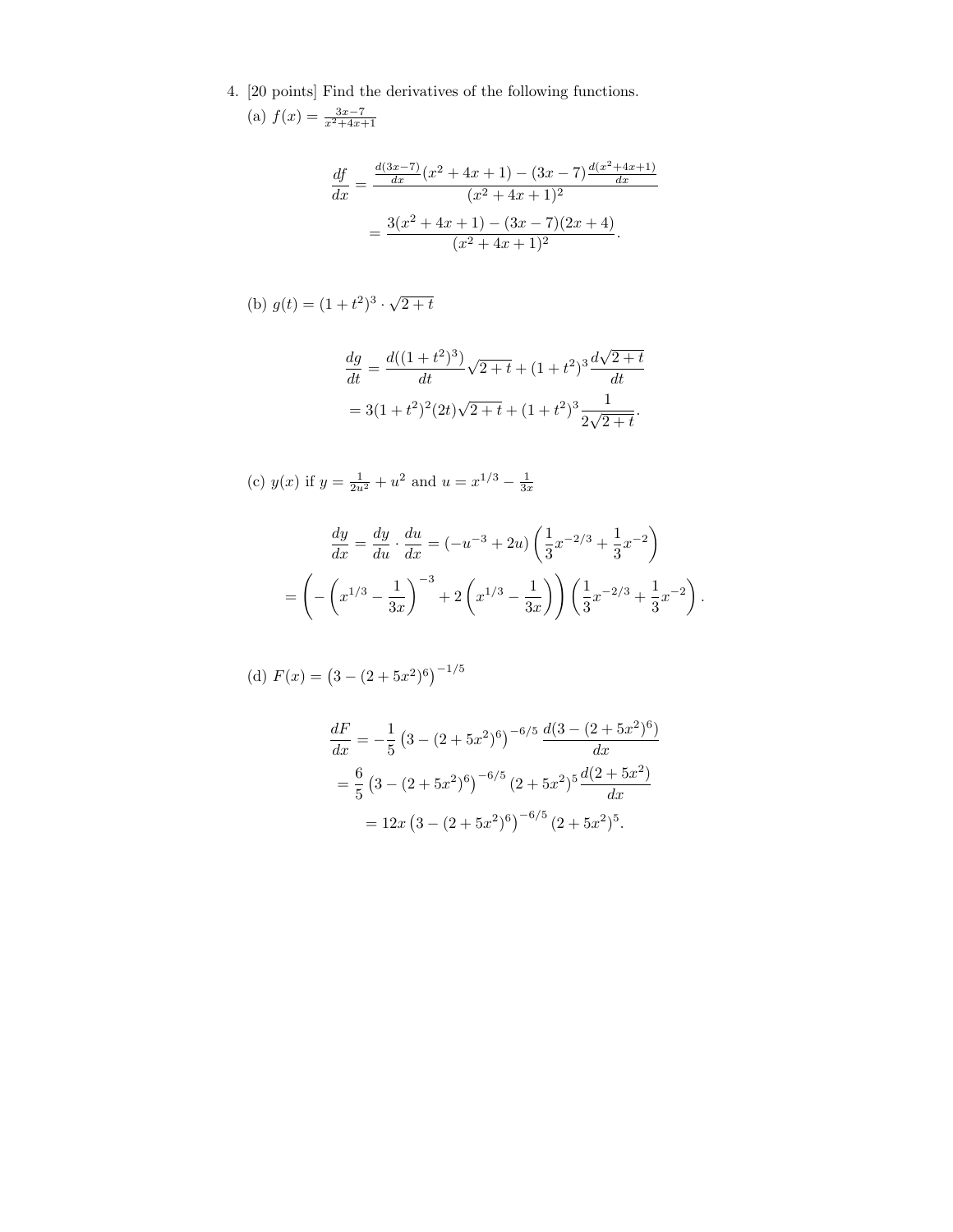5. [10 points] Find the equation of the tangent line to the graph of  $y = 3x-\frac{1}{x}$ at the point  $(1, 2)$ .

Since

$$
\quad\text{we see}\quad
$$

$$
\left. \frac{dy}{dx} \right|_{x=1} = 4.
$$

 $\frac{dy}{dx} = 3 + \frac{1}{x^2}$ 

 $\frac{1}{x^2}$ ,

Therefore the slope of the tangent line through (1, 2) is 4. Thus the tangent line is given by  $(y - 2) = 4(x - 1)$  or  $y = 4x - 2$ .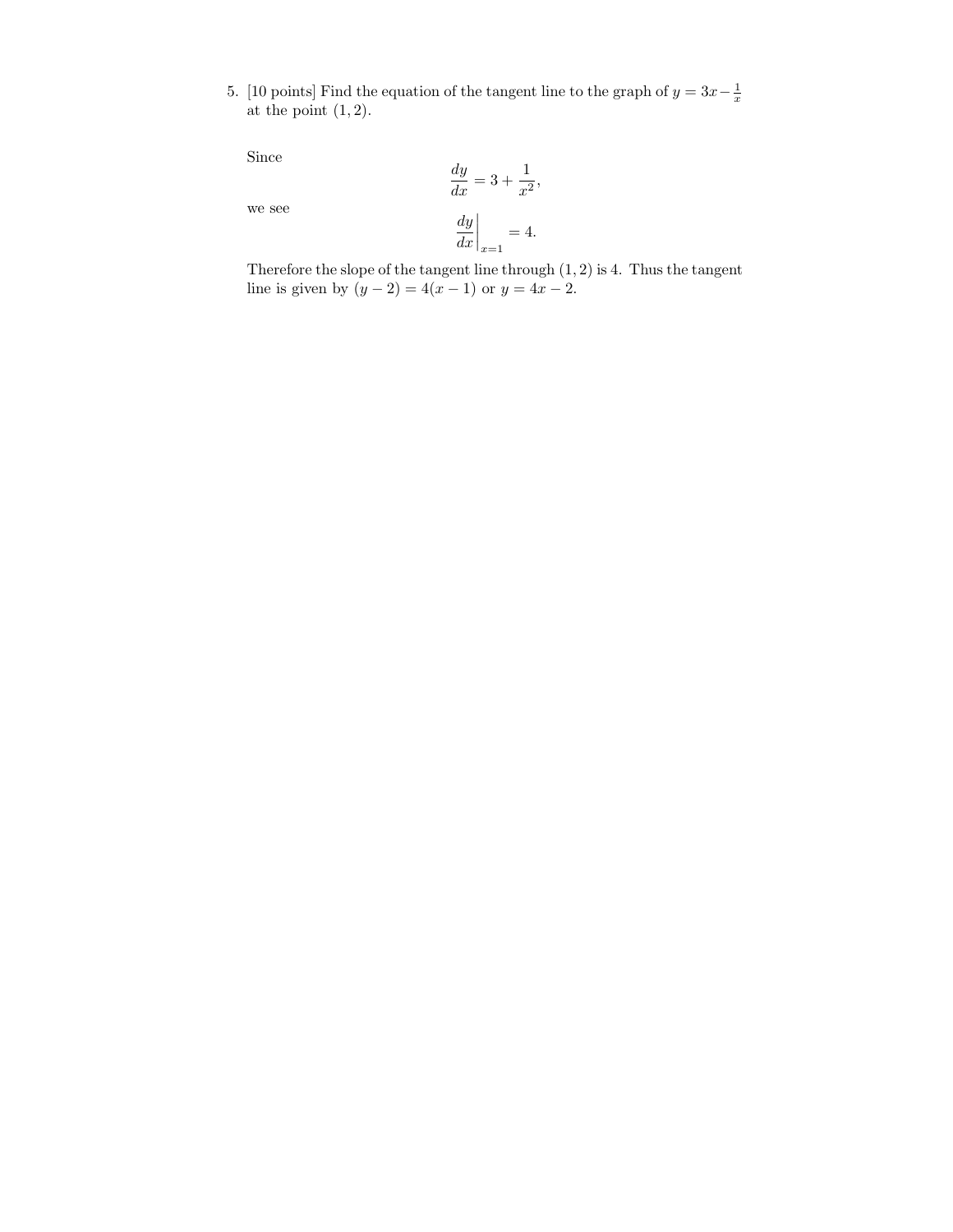6. [20 points] Consider the function  $f(x) = x\left(\frac{5}{2} - \frac{x}{2}\right)^{2/3}$  on [1, 7]. Find the maximum and minimum of  $f$  on this interval. Be sure to show all the steps you need to show in order to justify that your answers really are the maximum and minimum. (It may help to know that  $f(1) = 2^{2/3} =$ 1.5874....)

Since cube roots are always continuous f is continuous on  $[1, 7]$ . To find the critical points we compute

$$
f'(x) = \left(\frac{5}{2} - \frac{x}{2}\right)^{2/3} - \frac{x}{3}\left(\frac{5}{2} - \frac{x}{2}\right)^{-1/3}
$$

.

The derivative is not defined at  $x = 5$ , therefore that is a critical point. Setting  $f'(x) = 0$  gives

$$
\left(\frac{5}{2} - \frac{x}{2}\right)^{2/3} = \frac{x}{3} \left(\frac{5}{2} - \frac{x}{2}\right)^{-1/3}
$$

or upon clearing denominators  $3(5 - x) = 2x$ , hence  $x = 3$ . Thus the maximum and minimum must occur either at one of the endpoints  $x = 1$ and  $x = 7$  or at one of the critical points  $x = 3$  or  $x = 5$ . Since

$$
f(1) = 2^{2/3} = 1.5874...
$$

$$
f(3) = 3 \cdot 1^{2/3} = 3
$$

$$
f(5) = 5 \cdot 0^{2/3} = 0
$$

$$
f(7) = 7 \cdot (-1)^{2/3} = 7
$$

we see the maximum is 7 attained at  $x = 7$  and the minimum is 0 attained at  $x = 5$ .